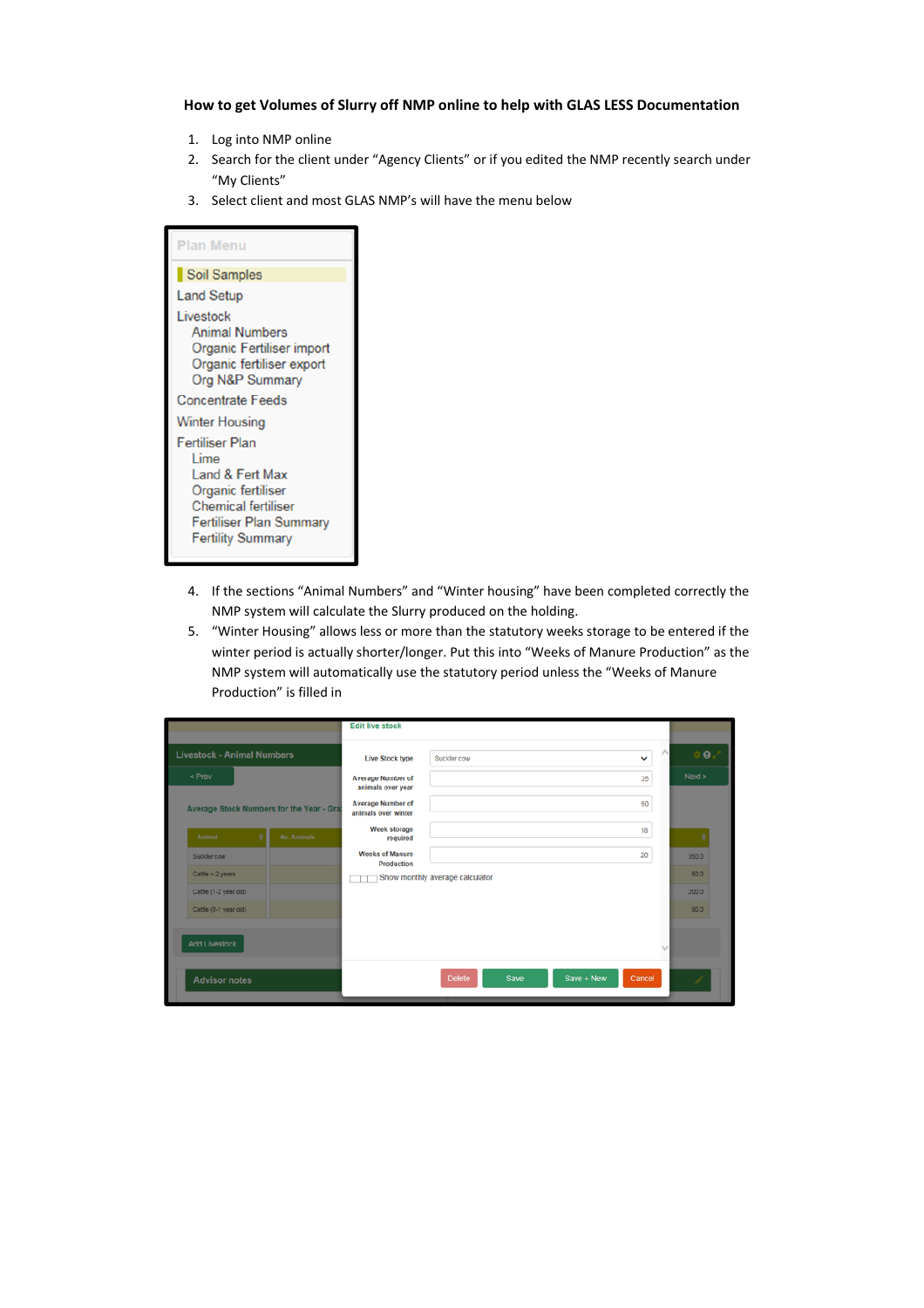6. Check that the "Winter Housing" section has been completed correctly

| 0.9<br><b>Plan - Winter Housing</b>     |                         |                                      |                                     |                  |                |              |
|-----------------------------------------|-------------------------|--------------------------------------|-------------------------------------|------------------|----------------|--------------|
| < Prev                                  |                         |                                      |                                     |                  |                | Next >       |
| <b>Livestock Winter Housing Numbers</b> |                         |                                      |                                     |                  |                |              |
| ä<br>Animal                             | Total<br><b>Animals</b> | <b>Animals</b><br><b>Over Winter</b> | <b>No. Animals Out</b><br>Wintering | On<br><b>FYM</b> | Straw<br>Usage | On<br>Slurry |
| Cattle $>$ 2 years                      | 5                       | 5                                    | $\circ$                             | $\overline{2}$   | н              | 3            |
| Cattle (0-6 months old)                 | $\sim$                  | $\sim$                               | $\sim$                              | $\sim$           |                | $\Omega$     |
| Cattle (12-18 months old)               | $\sim$                  | $\sim$                               | $\sim$                              | $\sim$           |                | $\Omega$     |
| Cattle (18-24 months old)               | 25                      | 20                                   | $\circ$                             | $\overline{2}$   | H              | 18           |
| Cattle (6-12 months old)                | 30                      | 100                                  | $\circ$                             | 10               | н              | 90           |
| Suckler cow                             | 35                      | 50                                   | $\circ$                             | $\mathbf{O}$     |                | 50           |

7. Go to the Yellow/green cop and select the plan settings and Manure Storage Capacity as yes.

| <b>Plan Settings</b>          |     |                                                                         |                                                      |                                                |                     |
|-------------------------------|-----|-------------------------------------------------------------------------|------------------------------------------------------|------------------------------------------------|---------------------|
| <b>General Settings</b>       |     | <b>Optional Settings</b>                                                | <b>Units</b>                                         |                                                |                     |
| <b>Enterprise</b>             |     | <b>Beef</b><br>Dairy<br><b>Deer/Goats/Horses</b><br><b>Horticulture</b> |                                                      | <b>Pigs/Poultry</b><br><b>Sheep</b><br>Tillage |                     |
| <b>Soil Sampling</b>          | Yes | $\checkmark$                                                            |                                                      | <b>Organic Manures Import</b>                  | Yes $\vee$          |
| <b>Use Maps?</b>              |     | Yes<br>$\checkmark$                                                     | <b>Organic Manures Export</b><br>Yes<br>$\checkmark$ |                                                |                     |
| <b>Crop Yields Adjustment</b> |     | No<br>$\checkmark$                                                      |                                                      | <b>Manure Storage Capacity</b>                 | Yes $\triangledown$ |
| <b>Winter Housing</b>         | Yes | $\checkmark$                                                            |                                                      |                                                |                     |

8. The menu will now change and show a greater list of options. Go to "Slurry – Slurry Produced" and will see "Total Slurry Produced"

| 0.7<br><b>Slurry - Slurry Produced</b>        |                         |                            |                            |                                        |                          |  |  |
|-----------------------------------------------|-------------------------|----------------------------|----------------------------|----------------------------------------|--------------------------|--|--|
| < Prev                                        |                         |                            |                            |                                        | Next                     |  |  |
| <b>Slurry Produced</b><br><b>From Animals</b> |                         |                            |                            |                                        |                          |  |  |
| Animal <sup>3</sup>                           | No. on Slurry           | Weeks sturry produced<br>٠ | Weeks sturry required<br>٠ | <b>Total Slurry Produced (m3)</b><br>٠ | Storage requirement (m3) |  |  |
| Cstile > 2<br>years                           | $\overline{\mathbf{3}}$ | 18                         | 18                         | 14.0                                   | 14.0                     |  |  |
| Cattle (18-<br>24 months<br>old)              | 18                      | 18                         | 18                         | 84.2                                   | 84.2                     |  |  |
| Cattle (6-12)<br>months old)                  | 90                      | 18                         | 18                         | 243.0                                  | 243.0                    |  |  |
| Suckler cow                                   | 50                      | 20                         | 18                         | 290.0                                  | 261.0                    |  |  |
| <b>Total Slurry Produced</b>                  |                         |                            | m <sup>3</sup><br>631.3    | 138800.4                               | Gallons                  |  |  |
| <b>Total Storage Required</b>                 |                         |                            | m <sup>3</sup><br>602.3    | 132421.3                               | Gallons                  |  |  |